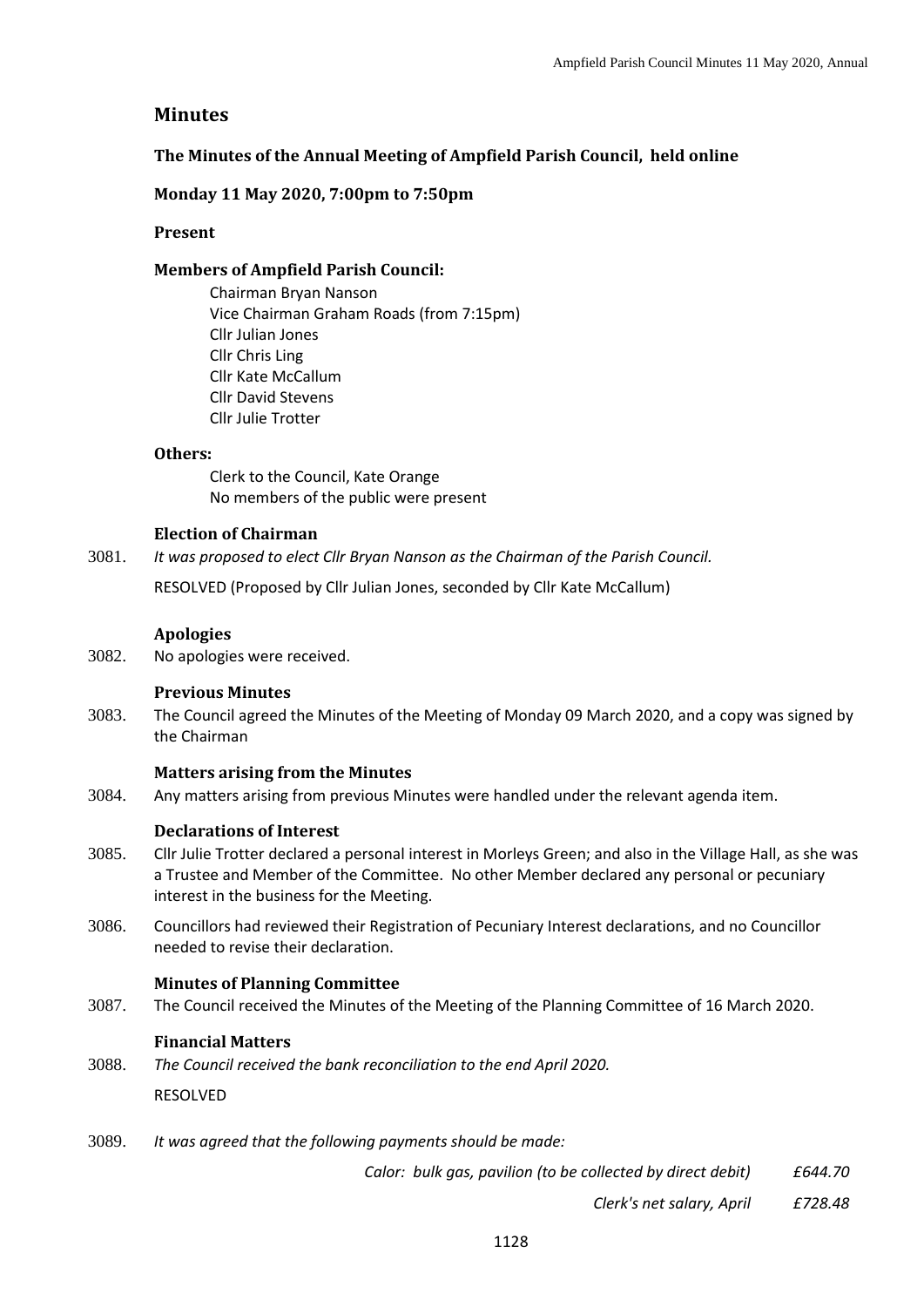Ampfield Parish Council Minutes 11 May 2020, Annual

| <b>Total (including VAT)</b>                                   | £2,234.93 |
|----------------------------------------------------------------|-----------|
| HALC affiliation fees/NALC levy                                | £534.77   |
| S Nightingale: SLR management Feb - Apr 2020                   | £230.63   |
| Ace Liftaway: stone bag, allotments                            | £84.00    |
| Clerk: reimbursement of expenses incurred on behalf of Council | £8.65     |
| <b>HMRC</b> employment payments                                | £3.70     |

#### RESOLVED

3090. *It was noted that the following payments, arising from prior resolutions of the Council, had been paid between Meetings:* 

| 53.11  | Direct debit: Nest Pension, April payment                      |
|--------|----------------------------------------------------------------|
| 37.34  | Direct debit: E.ON electricity supply to Pavilion              |
| 723.70 | Clerk's salary, March                                          |
| 10.28  | <b>HMRC</b> employment payments                                |
| 515.70 | Wel Medical Ltd: supplies for AEDs (batteries, pads)           |
| 142.70 | Clerk: reimbursement of expenses incurred on behalf of Council |
|        |                                                                |

- *TVBC grounds maintenance Oct 2019 to March 2020 1812.54*
- *Belgarum: Morleys Green drainage/effluent maintenance annual charge 199.89*
	- *HALC: training - Officers Update 12.00*
	- *Direct debit: Nest Pension, February payment 53.11*
	- *Direct debit: E.ON electricity supply to Pavilion 41.12*
		- *Direct debit: Public Works Loan Board 2642.99*
		- *Direct debit: Public Works Loan Board 3016.65*

*Total (including VAT) £9,261.13*

### RESOLVED

3091. *It was noted that the Council has received the following income:* 

|            | Receipts 01 April to 30 April 2020                      |
|------------|---------------------------------------------------------|
| £19,371.00 | 1st tranche of precept                                  |
| £57.01     | <b>Bank interest</b>                                    |
|            | Receipts 01 March to 31 March 2020                      |
| £1.00      | Ampfield Village Hall: rent                             |
| £50.03     | <b>TSB</b> interest                                     |
| £25.00     | HCC: school use of recreation ground                    |
| £73.00     | Vokes & Beck: fee for cremation memorial at Chapel Wood |
| £437.92    | Nationwide: annual interest                             |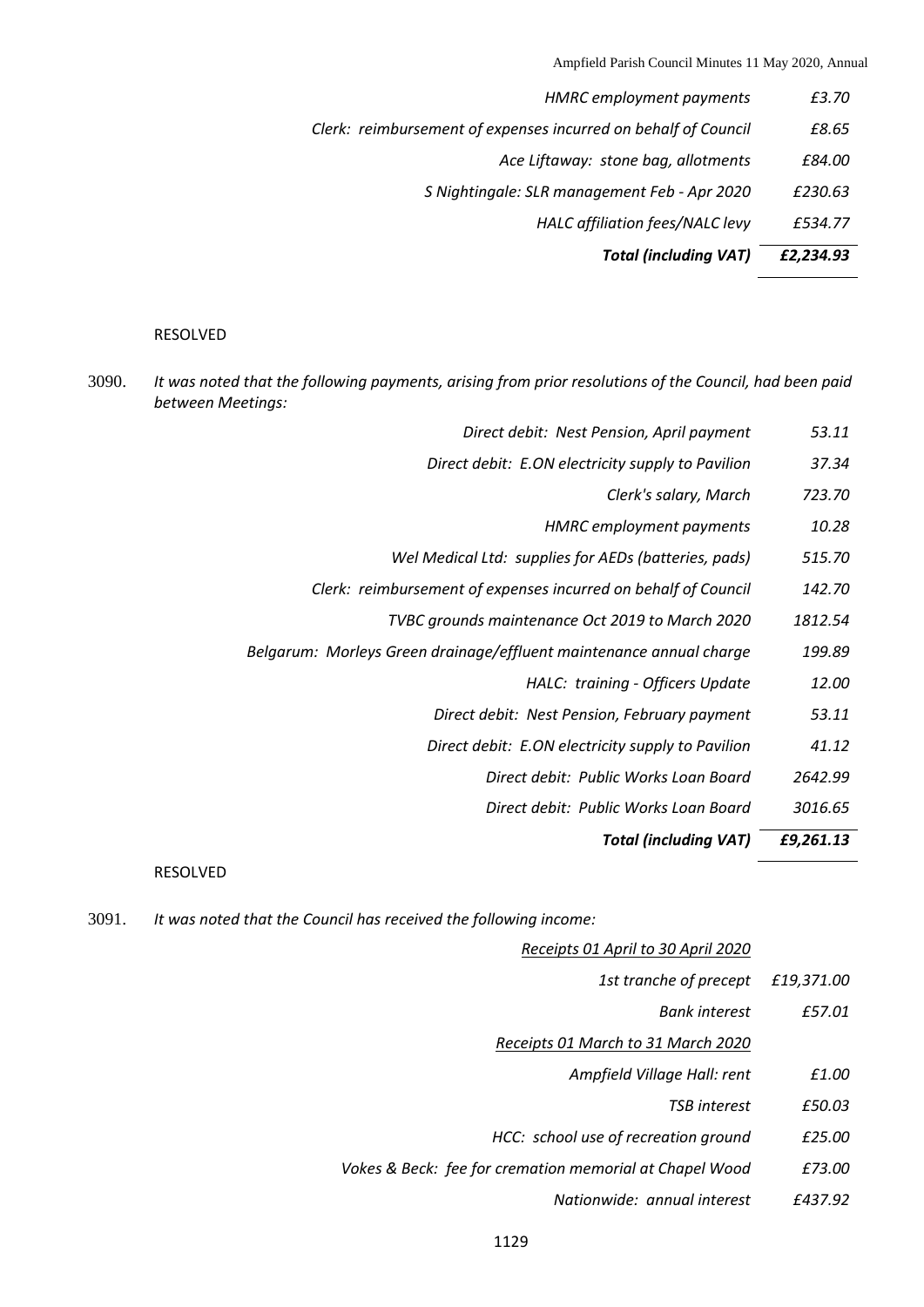RESOLVED

- 3092. *The Council received the report of income and expenditure against budget to 30 April 2020* RESOLVED
- 3093. The Council received the Summary of Accounts for the Year ending 31 March 2020. RESOLVED

## **Cricket Club Rent**

3094. *It was proposed to grant a 6 month rent holiday from 1 April 2020, to Ampfield and North Baddesley Cricket Club, as they were unable to use the recreation ground due to Covid-19 regulations.* 

RESOLVED

### **Pavilion Rates**

3095. Chairman Bryan Nanson noted that in the past, TVBC had not processed an application to establish the rateable requirements of the pavilion. The application was now being processed. [FOR INFORMATION ONLY]

### **Morleys Green maintenance fund**

3096. *The Council received a report on the outstanding notional loan of funds which had been transferred from Morleys Green maintenance fund to general Council funds, presented as a table. The outstanding amount to be paid to the maintenance fund is £20,500.59 at 31 March 2020.* 

*RESOLVED*

#### **Appointment of Vice Chairman**

3097. *It was proposed to elect Cllr Graham Roads as the Vice Chairman of the Parish Council.* 

RESOLVED (Proposed by Cllr Bryan Nanson, seconded by Cllr Kate McCallum)

#### **Arrangements for the Planning Committee**

3098. *It was proposed that the Members of the Planning Committee would be all Members of the Parish Council except Cllr Martin Hatley because he was also a member of Test Valley Borough Council. i.e. current Members of the Planning Committee are: Cllrs Julian Jones, Chris Ling, Kate McCallum, Bryan Nanson, Graham Roads, David Stevens, Julie Trotter.*

RESOLVED

3099. *It was proposed to adopt the Terms of Reference for the Planning Committee, which shall be dated 11 May 2020.* 

RESOLVED

3100. *It was proposed that the Chairman of the Parish Council, Cllr Bryan Nanson, would also be the Chairman of the Planning Committee.*

RESOLVED

### **Confirmation of time and place of Ordinary Meetings of the Parish Council**

3101. *It was proposed that ordinary Meetings should take place at 7pm on the following dates:* 

*08 June 2020 13 July 2020*

*14 September 2020 12 October 2020*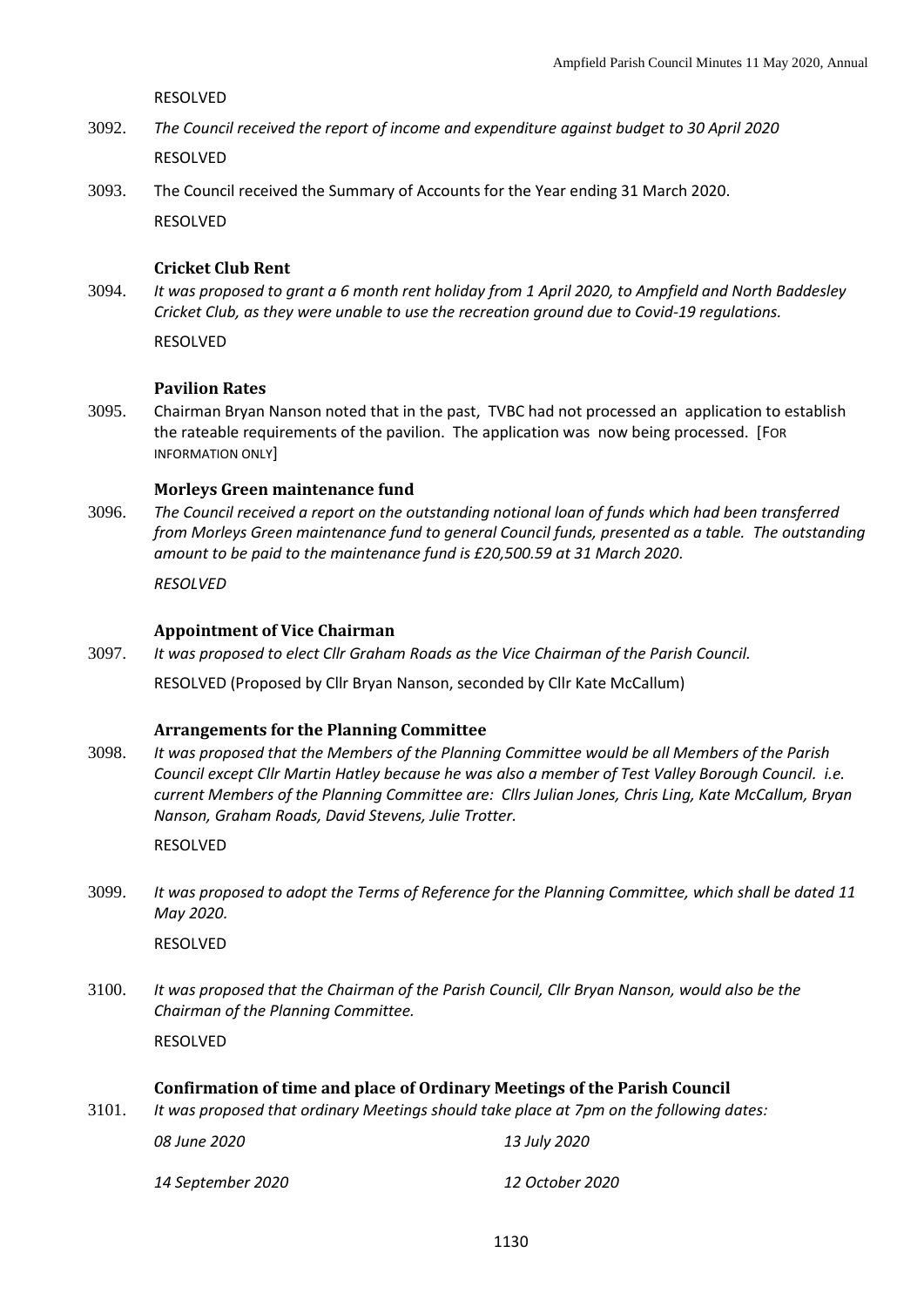| 09 November 2020 | 11 January 2021      |
|------------------|----------------------|
| 08 February 2021 | 08 March 2021        |
| 12 April 2021    | 10 May 2021 (Annual) |

*Meetings will be online until further notice due to Covid-19 regulations, but are to revert to being held in Ampfield Village Hall once the restrictions are lifted.* 

RESOLVED

## **Parish Assembly & Newsletter**

3102. *The Council confirmed that, due to Covid-19 regulations, the Parish Assembly cannot take place on 1 June 2020. Cllr Kate McCallum had prepared a Newsletter, and this will be published on the Council's website.* 

RESOLVED

# **Review of Council policies, subscriptions and agreements**

3103. *The Council confirmed that the "Annual Review of Policies, Subscriptions, Agreements etc" dated 5 May 2020 is a record of the policies, subscriptions, agreements and documents in place.* 

RESOLVED

# **Appointment of portfolio holders**

3104. *The Council agreed the following portfolio holders and roles:* 

| <b>Responsibility</b>                                         | <b>Current</b>                        | <b>Responsibility</b>         | <b>Current</b>                                                                    |
|---------------------------------------------------------------|---------------------------------------|-------------------------------|-----------------------------------------------------------------------------------|
| <b>ACHA</b><br>Chapel Wood /burial<br>ground}<br>Environment} | <b>Graham Roads</b>                   | ARG & Woodland<br>Inspections | Graham Roads, David<br>Stevens, Doreen<br>Matthews, Bryan<br>Nanson<br>Chris Ling |
| Communications                                                | Kate McCallum                         | Transport & Highway           | Chris Ling                                                                        |
| Webmaster                                                     | Julian Jones                          | Lengthsman                    | Chris Ling                                                                        |
| Defibrillator<br>Inspections                                  | Julie Trotter                         | <b>Recreation Ground</b>      | <b>Bryan Nanson</b>                                                               |
| <b>Finance</b>                                                | <b>Bryan Nanson</b>                   | Safer Neighbourhood           | <b>David Stevens</b>                                                              |
| Planning                                                      | {All Cllrs except<br>Martin Hatley}   | <b>TVAPTC &amp; HALC</b>      | <b>Bryan Nanson</b>                                                               |
| Footpath Warden                                               | Jon Milliken; Tommy<br><b>Rickard</b> |                               |                                                                                   |
| Village Hall<br>Committee                                     | Julie Trotter                         | <b>Resilience Planning</b>    | Chris Ling                                                                        |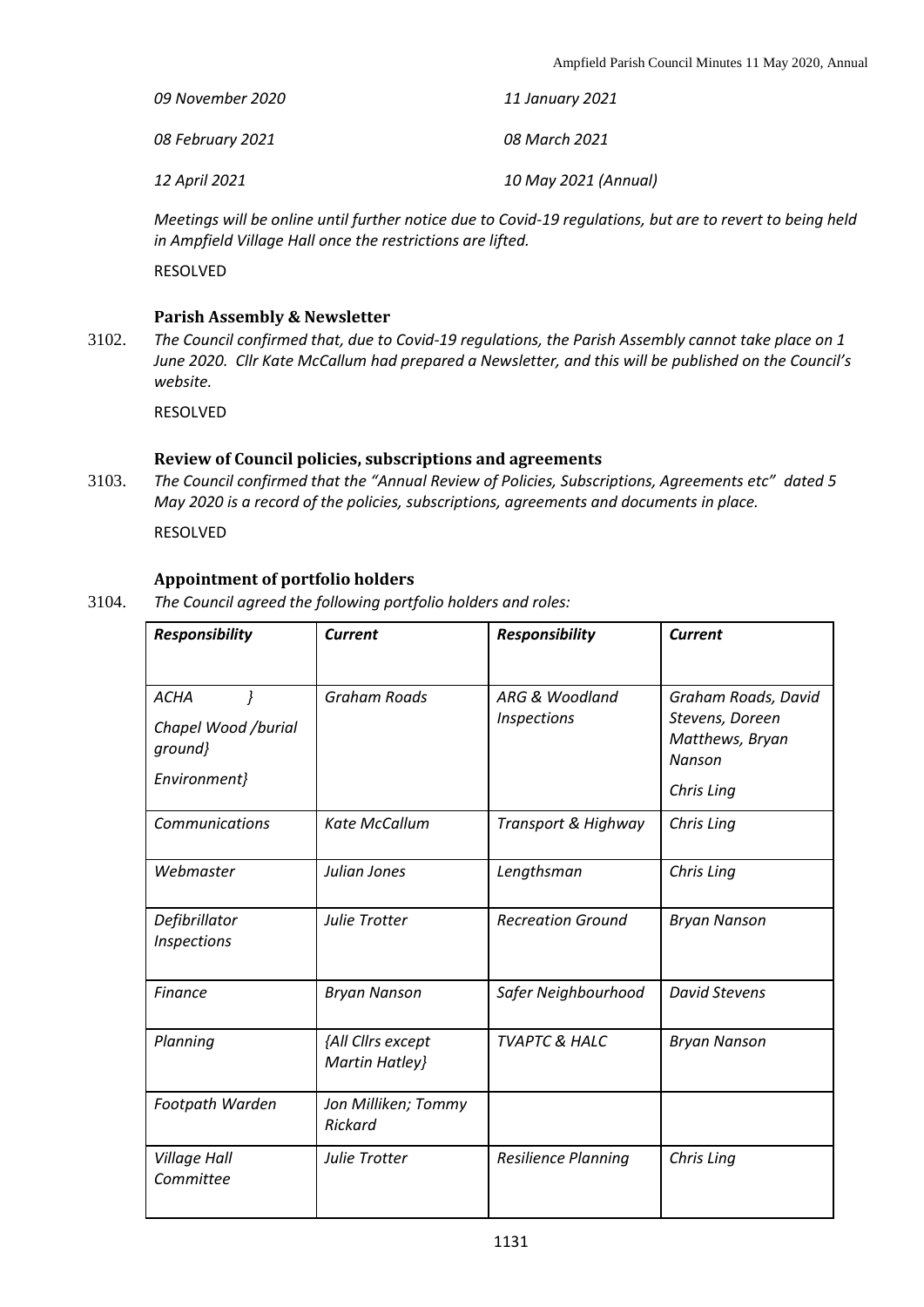| <b>Responsibility</b> | <b>Current</b> | <b>Responsibility</b>               | <b>Current</b> |
|-----------------------|----------------|-------------------------------------|----------------|
|                       |                | <b>Bank Balance</b><br>Confirmation | Chris Ling     |

RESOLVED

## **General Power of Competence**

3105. *The Council resolved that it is eligible to exercise the General Power of Competence in accordance with the Localism Act 2011 and Parish Councils (General Power of Competence) (Prescribed Conditions) Order 2012.*

RESOLVED

# **Purchase of freeholds: Ampfield Village Hall Car Park and Morleys Green Village Green**

3106. *The Council decided to purchase the freeholds of Ampfield Village Hall Car Park and Morleys Green Village Green for the cost of £1 each plus the vendor's legal costs.* 

RESOLVED

3107. *The Council, having invited three local solicitors to tender, appointed Kirklands Solicitors to perform the conveyance of the purchase of the freeholds of Ampfield Village Hall Car Park and Morleys Green Village Green, in accordance with their letters dated 17 April 2020.*

RESOLVED

### **Lengthsman**

3108. *The Council agreed to take part in the Parish Lengthsman Scheme for the year commencing 1 April 2020, part funded by Hampshire County Council with a contribution from the Parish Council.* 

RESOVLED

# **Confirmation of arrangements in place due to the Covid-19 outbreak**

- 3109. *The Council noted the following arrangements which were in place as a result of the Covid-19 epidemic and regulations:* 
	- *a. Test Valley Borough Council had reduced the frequency of grass cutting at the recreation ground and the charge would be reduced accordingly . At the date of the Meeting, they had resumed cuts at the normal frequency.*
	- *b. The playground is closed, notices are up, and gates are tied up.*
	- *c. Chapel Wood: although the wood is open, volunteers are not being asked to make routine inspections.*
	- *d. SLR sign is operational, but not currently collecting data, as traffic patterns are unusual.*
	- *e. Allotments: The Council has contacted allotment holders and erected advice signs up about social distancing measures. The two buildings continue to be cleaned.*

# **Presentation on Interim Plans for Traffic Calming**

3110. Cllr Chris Ling reported that he and Chairman Bryan Nanson met members of the Hampshire County Council (HCC) Highways department in November 2019, prior to HCCs production of a report on proposals for traffic calming in the parish. The initial draft was received by the Council four weeks ago. The initial draft does not include the proposed traffic crossing island new to Green Pond Lane: